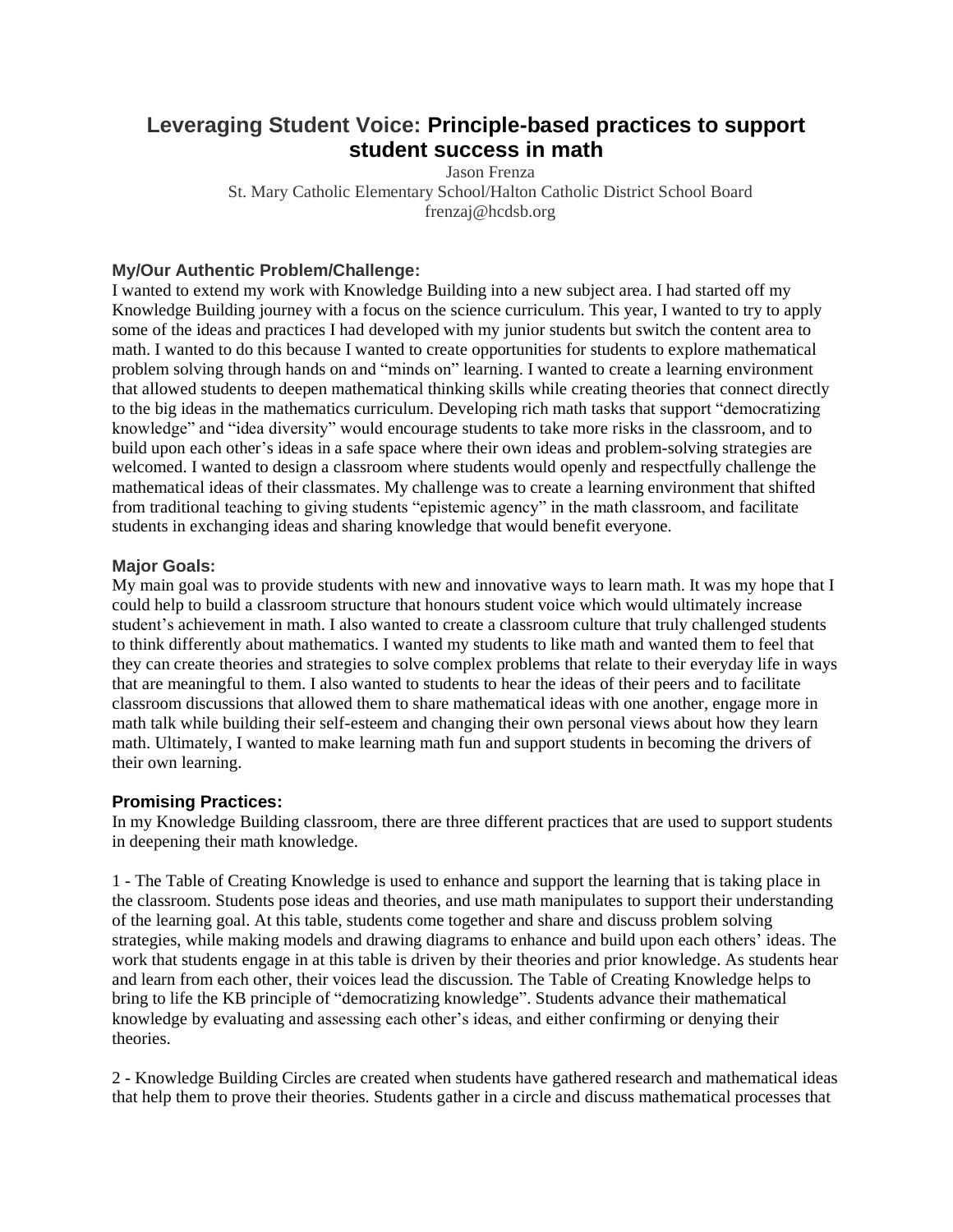help them to deepen problem solving skills. The principle "Knowledge Building discourse" supports KB circles as students are using the KB scaffolds to challenge their peers' ideas and move beyond idea sharing to idea building.

3 - The Improvable Ideas Wall is utilized to make learning visible in the classroom. The central focus of this wall is to allow students to create theories, improve ideas and to consolidate their learning. Students first create their initial theory that directly relates to the big idea coming from the Ontario Math curriculum. Through out the unit, students select a peer's card and improve the ideas that are developed over time. The Improvable Ideas Wall connects directly to the KB Principle "improvable ideas". The ideas and theories students build upon supports equity by promoting the active participation of all students and by clearly identifying the knowledge and skills students are expected to demonstrate.

#### **Advances and Challenges**:

KB is used in my classroom to help students develop automaticity while learning and mastering the processes and fundamentals of Mathematics. It creates and sustains a culture of learning as it supports and enhances collaboration, critical thinking and problem solving.

Students attitude towards math has vastly improved as our Knowledge Building class continues to evolve. Student achievement has increased as students are developing a greater repertoire of strategies that help them to justify and prove their mathematical understanding as it relates to their every day life. Students are feeling more confident in their ability to try new and innovative ways to solve mathematical questions and they are not afraid to make a mistake. Students want to collaborate and engage in opportunities to gather research that supports their theories.

Students see themselves as the drivers of their own learning and through the safe and nurturing classroom culture, they view my role as a mentor to guide the learning. The ongoing challenge is having enough time to cover all the curriculum expectations. Letting go of traditional teaching and learning that is driven by teacher directed learning goals and a backwards design, has been the greatest challenge. However, hearing students share their love of learning math while deepening their natural curiosity about mathematics has helped to overcome both challenges.

## **Reflections and Next Steps**:

Creating a Knowledge Building classroom with a focus on Mathematics has helped to improve the wellbeing of my students. As students are constantly improving their mathematical knowledge, they are no longer afraid to make mistakes. They have come to understand that that taking risks and collaborating with their peers helps them to develop more than one solution to a mathematical problem. As students are sharing knowledge, they come to realize that they can develop in depth, sophisticated formulations to a problem.

I have three major next steps:

1 - Take the learning to a higher a level and introduce Knowledge Forum as a tool to help students engage in KB discourse.

2 - Continue to explore ways I can increase parent engagement and provide opportunities for parents and students to share in the learning that is taking place in the classroom.

3 - Continue to build capacity at my current school and support teachers in creating and implementing Knowledge Building practices in their classroom.